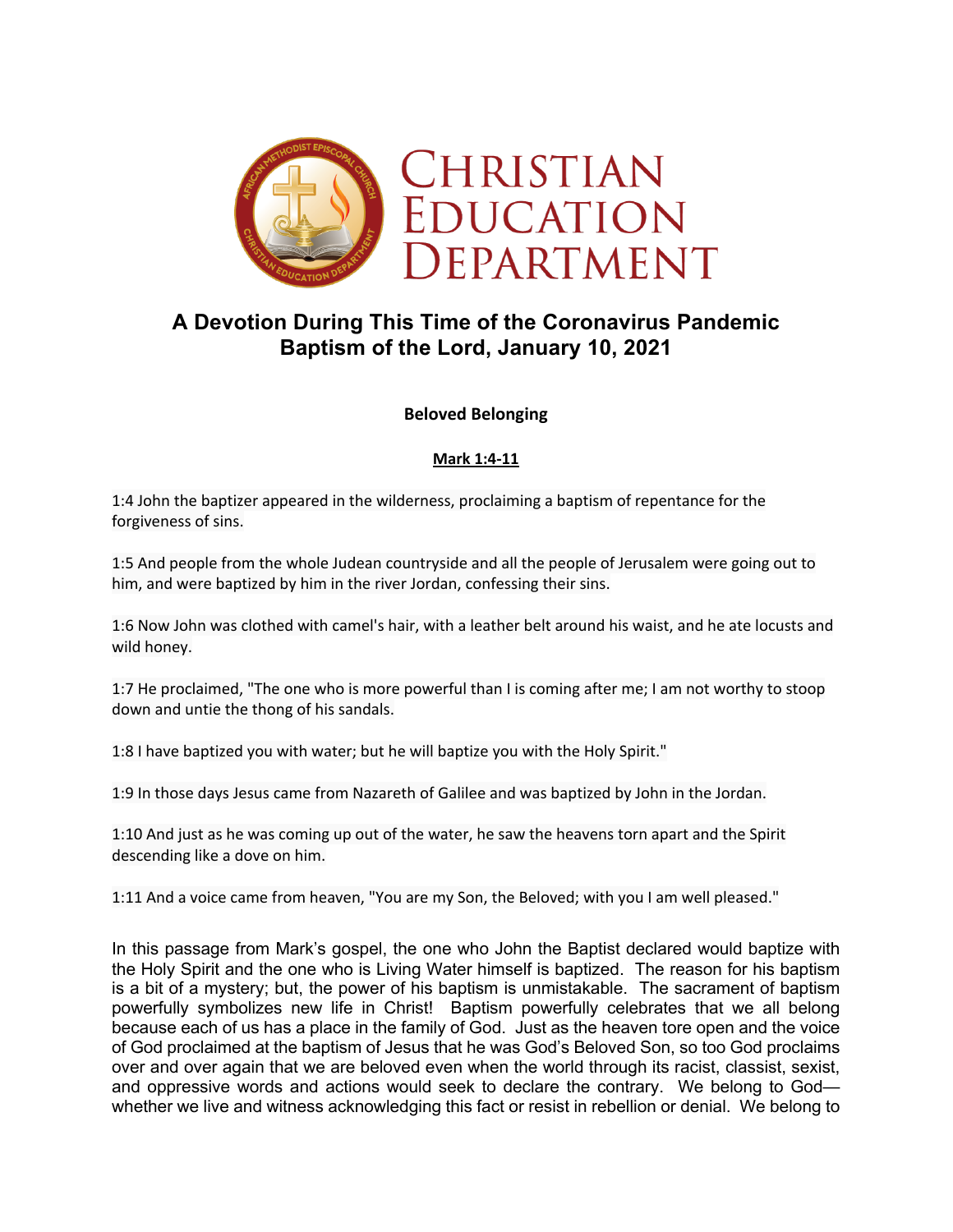God—whether the world thinks we matter or not. We belong to God—in living and even in dying. This belonging, this relationship matters. Our love for God and our love for neighbor and self are rooted in this belonging. Our acts of compassion and justice are rooted in this beloved belonging.

On December 25, 1747, John Wesley, the founder of Methodism, urged the Methodists to renew their covenant with God. Since then, Methodists at Watch Night services, on the First Sunday of the Year or toward its beginning, and at other occasions have participated in renewing their covenant, remembering their relationship with each other and their belonging to God.

The Wesley covenant prayer reads:

"I am no longer my own, but thine. Put me to what thou wilt, rank me with whom thou wilt. Put me to doing, put me to suffering. Let me be employed by thee or laid aside for thee, exalted for thee or brought low for thee. Let me be full, let me be empty. Let me have all things, let me have nothing. I freely and heartily yield all things to thy pleasure and disposal. And now, O glorious and blessed God, Father, Son, and Holy Spirit, thou art mine, and I am thine. So be it. And the covenant which I have made on earth, let it be ratified in heaven. Amen."

**TALK:** Take a moment to be silent, reflect, and share (write down)—Reflecting on the scripture and on the Wesley Covenant Prayer. Describe the power that comes from belonging and being called beloved.

## **PRAY:**

At a time of civil unrest and attempted domestic terrorism in the USA and unrest and violence throughout the world, we pray *For Deliverance from National Sin* (AMEC Hymnal, #765)

Lord God Almighty, defend our land, we beseech you, from the secret power and the open shame of great national sins. From all dishonesty and civic corruption; from all vainglory and selfish luxury; from all cruelty and the spirit of violence; from covetousness which is idolatry; from impurity which defiles the temple of the Holy Spirit; and from intemperance which is the mother of many crimes and sorrows; good Lord, deliver and save us, and our children, and our children's children, in the land which you have blessed with the light of pure religion; through Jesus Christ, our only Savior and King. AMEN

#### **ACT:**

1. Based on your reflections from the TALK section, share stories, pictures, certificates, etc. of baptisms (yours or in your family). In this Season after the Epiphany, do what you can to show that we all belong together; help others and yourself by practicing social distancing as much as